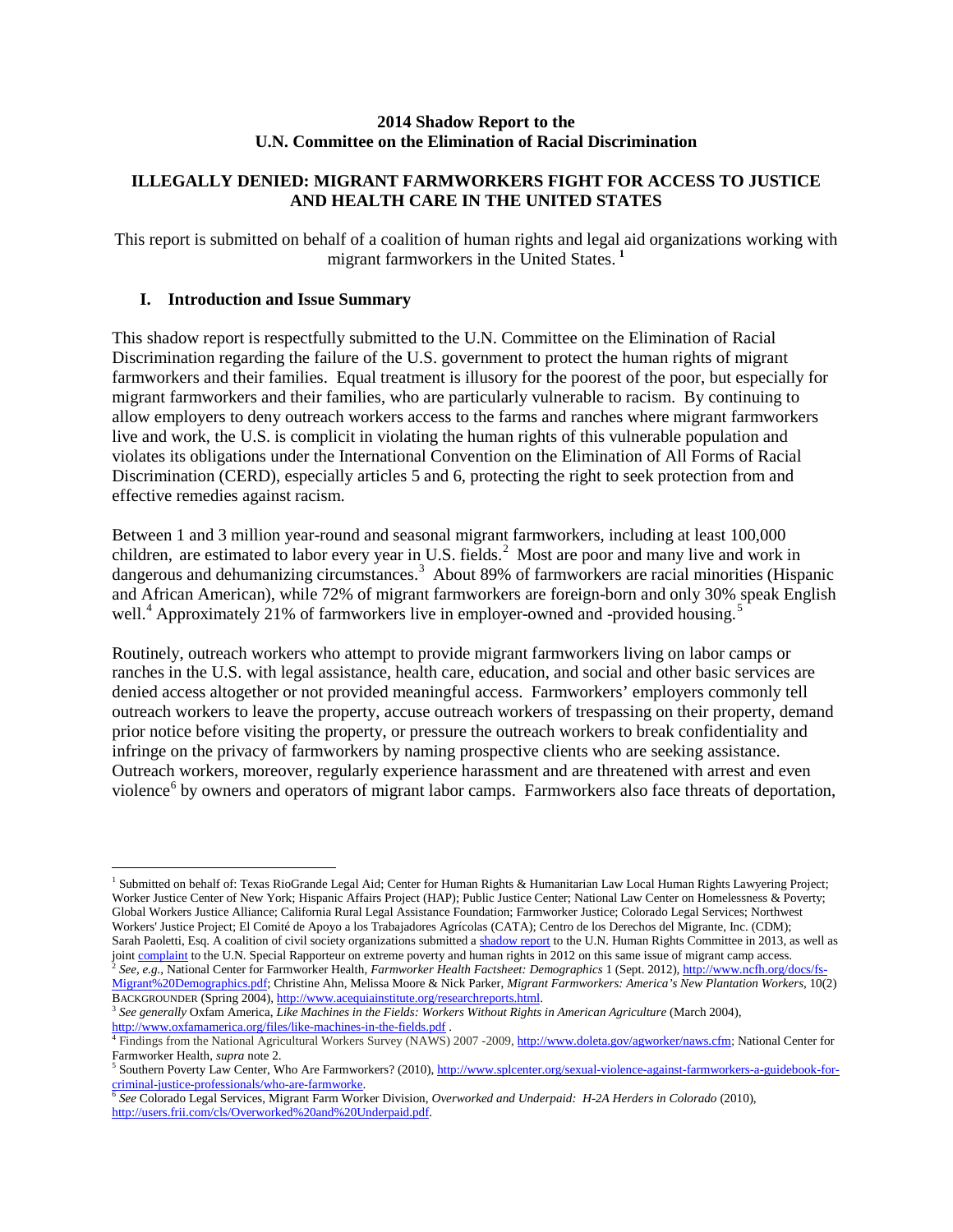sexual violence<sup>[7](#page-1-0)</sup> and violence against security of the person, and inhumane treatment and abuse at the hands of their employers. The near-total control that some agricultural employers exert over farmworkers who live in their labor camps has been likened to an "almost slave-master relationship."<sup>[8](#page-1-1)</sup>

The effects of these abuses are manifold: service providers are discouraged from providing services; farmworkers' vital privacy interests and the confidential relationship between service providers and workers are undermined; and advocates are limited in their ability to identify and serve victims of labor abuses, sexual violence, child labor, and human trafficking.<sup>[9](#page-1-2)</sup> The totality of these factors gives employers a free pass to engage in a "race to the bottom" in exploiting and discriminating against this extremely vulnerable population.

The U.S. does not have a comprehensive or uniform federal and state legal framework concerning the right of migrant farmworkers to receive visits and information from outreach workers on agricultural labor camps. Moreover, farmworkers have historically been discriminated against under U.S. law for racist reasons, and that racism, with regard to many U.S. labor and employment laws, endures today and continues to have racist impact.<sup>[10](#page-1-3)</sup> The relevant laws that do exist consist of various federal<sup>[11](#page-1-4)</sup> and state court<sup>[12](#page-1-5)</sup> decisions, state statutes,<sup>[13](#page-1-6)</sup> state attorney general opinions,<sup>[14](#page-1-7)</sup> and master-servant common law principles. In addition, in some states there are no statutes, state attorney general opinions, state court decisions, or applicable federal court decisions on the right to access migrant labor camps. The U.S. Congress has recognized the special barriers agricultural workers face in accessing legal assistance and the legal system<sup>[15](#page-1-8)</sup> and has recommended "outreach" as the "principal activity" through which to break down these barriers,<sup>[16](#page-1-9)</sup> yet no action has been taken to actualize that recommendation. These failures, coupled with federal and state labor laws that exacerbate the socio-economic deprivation of migrant farmworkers and discriminate against them because of their migrant status or poverty, violate migrant farmworkers' human rights.

## **II. Legal Framework: Migrant Labor Camp Access and the Convention on the Elimination of All Forms of Racial Discrimination**

The failure of the U.S. government to adequately promote, protect, and enforce the rights of migrant farmworkers to access to legal advocates on labor camps where migrant workers work, and also live,

<span id="page-1-9"></span>

<span id="page-1-0"></span> <sup>7</sup> *See generally* Human Rights Watch, Cultivating Fear: The Vulnerability of Immigrant Farmworkers in the U.S. to Sexual Violence and Sexual Harassment (2012)[, http://www.hrw.org/news/2012/05/15/us-sexual-violence-harassment-immigrant-farmworkers](http://www.hrw.org/news/2012/05/15/us-sexual-violence-harassment-immigrant-farmworkers) (describing the particularly dehumanizing effect of sexual violence and sexual harassment on farmworkers).

<span id="page-1-1"></span><sup>8</sup> Mark Heffington, *The Case for Putting an End to "Building Good Grower Relationships": Why It Is Time to Stop Discriminating Against Our Farmworker Patients*, 15(3) MCN STREAMLINE 4 (May/Jun. 2009), [http://www.migrantclinician.org/files/MCN%20MayJun09\\_fLR.pdf](http://www.migrantclinician.org/files/MCN%20MayJun09_fLR.pdf)  (internal quotation marks omitted).

<span id="page-1-2"></span><sup>9</sup> *See, e.g.*, *Lainez v. Baltazar*, 5:2011-cv-00167 (E.D.N.C. filed Apr. 8, 2011) (in which workers alleged a brutal system of debt bondage: workers who tried to escape were shot at by crew leaders, and defendants responded to the escape by informing the remaining workers that they were not allowed visitors to the labor camp and by threatening violence against anyone who tried to help workers leave the camp; the case settled out of court); *Camayo v. John Peroulis & Sons Sheep, Inc.*, No. 10-cv-00772 (D. Colo. filed Apr. 6, 2010); *Asanok v. Million Express Manpower, Inc.*, 5:07-cv-00048-BO (E.D.N.C. filed Feb. 12, 2007) (where defendants restricted plaintiffs' movement and their opportunity to visit with other people who spoke their language and told the workers that they were not allowed to speak to outsiders); *Catalan v. Vermillion Ranch Ltd. Partnership*, No. 06-cv-01043 (D. Colo. filed June 1, 2006).

<span id="page-1-3"></span><sup>&</sup>lt;sup>10</sup> See e.g., Juan E. Perea, *The Echoes of Slavery: Recognizing the Racist Origins of the Agricultural and Domestic Worker Exclusion from the National Labor Relations Ac*t, 72 Ohio St. L.J. 95 (2011); *Race & Immigration Symposium: Mexicans, Immigrants, Cultural Narratives, and*  National Origin, 44 Ariz. St. L.J. 305, 328 (2012).<br><sup>11</sup> See, e.g., Petersen v. Talisman Sugar Corp., 478 F.2d 73 (5th Cir. 1973); Mid-Hudson Legal Servs., Inc. v. G & U, Inc., 437 F. Supp. 60

<span id="page-1-4"></span><sup>(</sup>S.D.N.Y. 1977), *rev'd on other grounds*, 578 F.2d 34 (2d Cir. 1978); *Velez v. Amenta*, 370 F. Supp. 1250 (D. Conn. 1974); *Franceschina v.* 

<span id="page-1-5"></span>Morgan, 346 F. Supp. 833 (S.D. Ind. 1972); Folgueras v. Hassle, 331 F. Supp. 615 (W.D. Mich. 1971).<br><sup>12</sup> See, e.g., State v. DeCoster, 653 A.2d 891(Me. 1995); State v. Fox, 510 P.2d 230 (Wash. 1973); State v. Shack, 277 A.

<span id="page-1-8"></span><span id="page-1-7"></span><span id="page-1-6"></span><sup>&</sup>lt;sup>14</sup> See, e.g., 67 Op. Atty. Gen. Md. 64 (Jul. 19, 1982).<br><sup>15</sup> Legal Servs. Corp., *Special Legal Problems and Problems of Access to Legal Services of Veterans, Native Americans, People with Limited English-Speaking Abilities, Migrant and Seasonal Farmworkers, Individuals in Sparsely Populated Areas: A Report to Congress As Required by Section 1007(h) of the Legal Services Corporation Act of 1974, As Amended* 34-36 (1978) (on file ). 16 *Id.* at 35.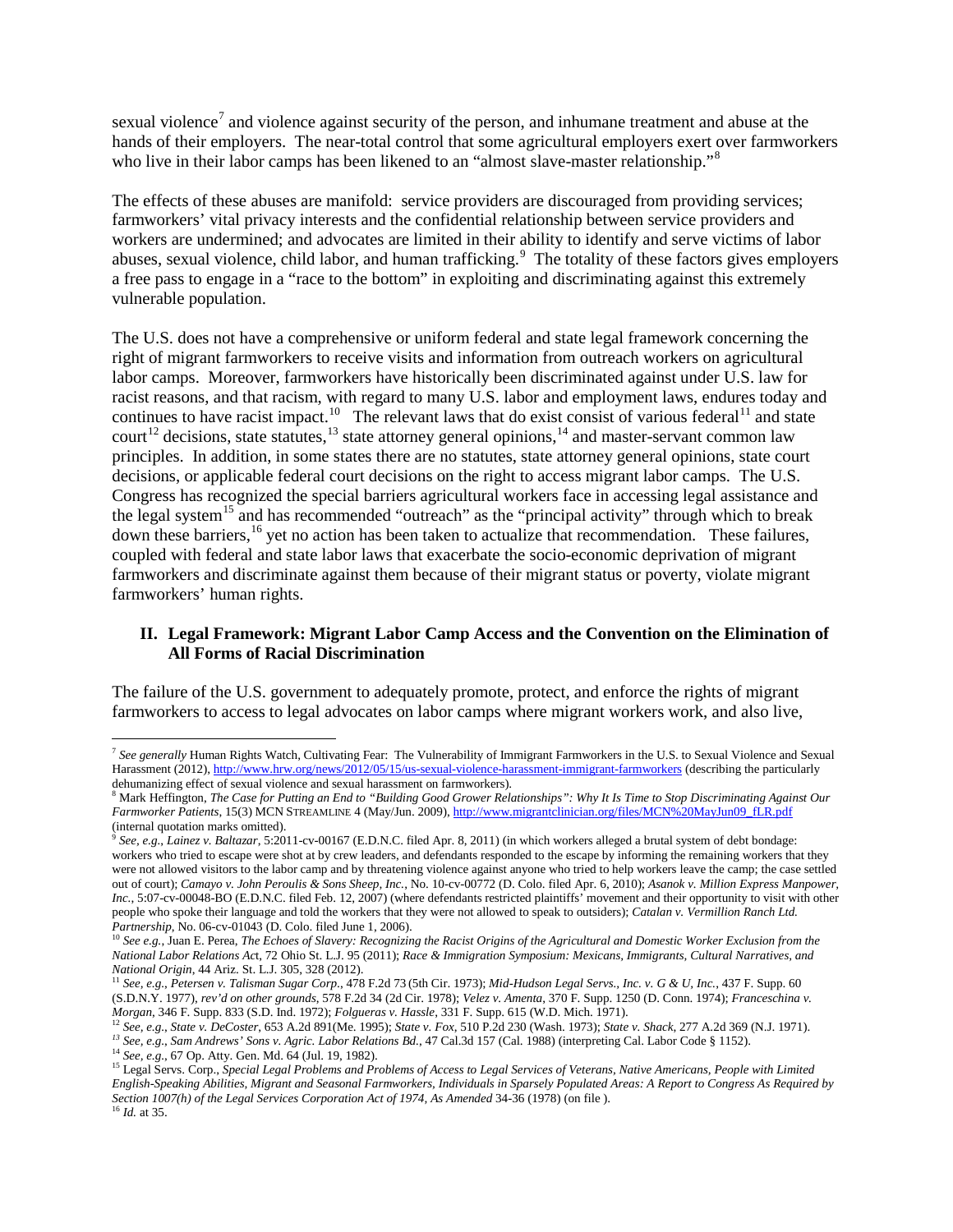permits the continued exploitation of and discrimination against of migrant farmworkers, and directly violates the Convention on the Elimination of All Forms of Racial Discrimination articles 5 and 6, which protect the right to seek protection and effective remedies against racism.<sup>17</sup> Migrant farmworkers are particularly vulnerable to racism.<sup>[18](#page-2-1)</sup> This is particularly true for migrant workers who live and work on labor camps. They face a number of barriers to accessing the justice system to vindicate their rights: isolation in remote locations, short length of time in a specific area discouraging knowledge of available services in the community, economic dependence upon employers, language barriers, and cultural isolation. Furthermore, migrant farmworkers may fear seeking legal assistance due to perceived repercussions, including arrest and deportation, relating to their or their family members' sometimes irregular immigration status. Without effective legal representation by farmworker legal advocates, the door to the justice system has almost completely closed for migrant farmworkers. Yet, as described above, attorneys and their staff have been targeted by employers seeking to control farmworker communications. The consequences of not providing access to justice are grave for a population that is deeply vulnerable, marginally protected under the law, and regularly subjected to discrimination and exploitation.

The following four sections provide specific descriptive context for U.S. obligations regarding access to migrant labor camps under international human rights instruments and U.S. law.

### **III. CERD General Recommendations on Access to Justice**

This Committee's General Recommendation 31 highlights the importance free legal advice and counsel for victims of racism.<sup>[19](#page-2-2)</sup> In addition, General Recommendation 29 recommends that State Parties "take the necessary steps to secure equal access to the justice system for all members of descent-based communities, including providing legal aid."[20](#page-2-3)

#### **IV. CERD Concluding Observations from the 2008 Periodic Review of the U.S. on Access to Justice and Migrant Workers**

During its 2008 review of the U.S., this committee expressed concern that the lack of civil counsel for persons living in poverty disproportionately and negatively affects racial minorities in the U.S. and recommended that the U.S.

allocate sufficient resources to ensure legal representation of indigent persons belonging to racial, ethnic and national minorities in civil proceedings, with particular regard to those proceedings where basic human needs, such as housing, health care, or child custody, are at stake.<sup>[21](#page-2-4)</sup>

This Committee also recommended that the U.S.

take effective measures […] to ensure the right of workers belonging to racial, ethnic and national minorities, including undocumented migrant workers, to obtain effective protection and remedies in case of violation of their human rights by their employer.<sup>[22](#page-2-5)</sup>

<span id="page-2-1"></span><span id="page-2-0"></span><sup>&</sup>lt;sup>17</sup> The Convention on the Elimination of All Forms of Racial Discrimination art. 6, 21 Dec. 1965, 660 U.N.T.S. 195.<br><sup>18</sup> See Comm. on the Elimination of Racial Discrimination, *General Recommendation XXX on Non-Citizens* (2004).

<span id="page-2-2"></span><sup>&</sup>lt;sup>19</sup> Comm. on the Elimination of Racial Discrimination, *General Recommendation XXXI on the Prevention of Racial Discrimination in the Administration and Functioning of the Criminal Justice System*, Rep. on its 66th and 67th Sess., Feb. 21–March 11, Aug. 2–19, 2005, ¶ 8, 17, U.N. Doc. A/60/18(SUPP) (2005).

<span id="page-2-3"></span><sup>20</sup> Comm. on the Elimination of Racial Discrimination, *General Recommendation XXIX on Article I, Paragraph 1, of the Convention (Descent)*, ¶ 21, U.N. Doc. A/57/18 (Nov. 1, 2002).

<span id="page-2-4"></span><sup>21</sup> Comm. on the Elimination of Racial Discrimination, *Concluding Observations--United States of America*,¶ 22, U.N. Doc. CERD/C/USA/CO/6 (May 8, 2008). <sup>22</sup> *Id*. at ¶ 28.

<span id="page-2-5"></span>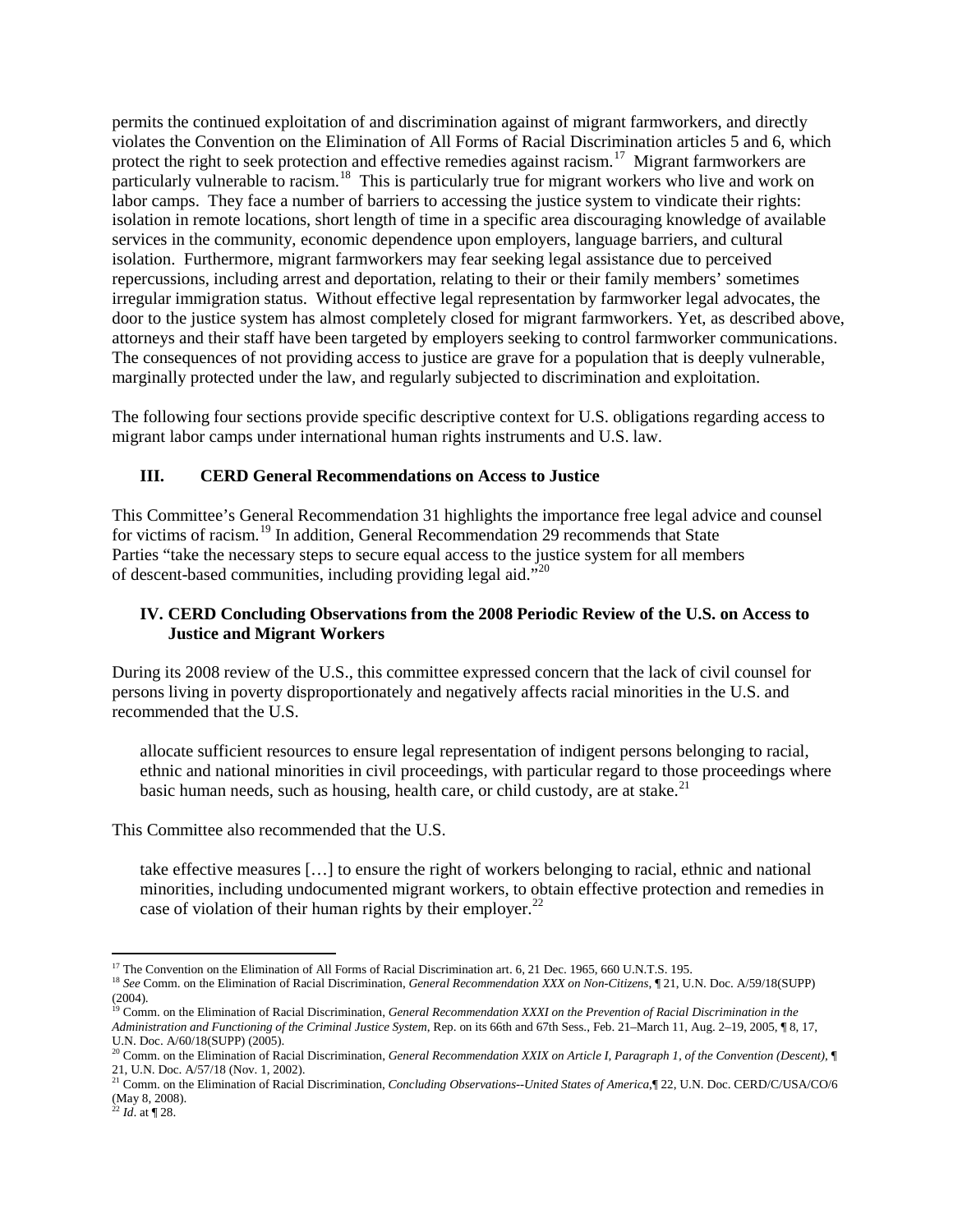#### **V. Relevant Sections of the U.S. Government's 2013 CERD Periodic Report**

In its 2013 CERD report, the U.S. government addressed the CERD Committee's concerns regarding counsel in civil matters by recognizing that the U.S. "faces challenges in both its provision of legal representation to indigent criminal defendants and its provision of free and affordable civil legal services to the poor and middle class."<sup>23</sup> Specifically, the U.S. government stated that it "recognize<sup>[s]</sup> that these challenges are felt acutely by members of racial and ethnic minorities."

The U.S. government also described the establishment of the U.S. Department of Justice (DOJ)'s Access to Justice Initiative in 2010 and its ongoing work to strengthen civil legal services. The work of the new Access to Justice Initiative at the DOJ has been extraordinary, especially given that it is a very small office with limited funding. With additional funding and staff, the Access to Justice Initiative would likely be able to work with other agencies and make great progress on these access to justice issues, as well as others. However, the establishment of the Access to Justice Initiative is not enough to address the issue of migrant labor camp access for outreach workers. The recommendations below provide a starting point for a conversation with the U.S. government moving forward.

### **VI. Other UN Recommendations on Access to Justice**

Last month the U.N. Human Rights Committee recommended that the U.S. take measures to ensure that immigrants facing deportation have access legal representation<sup>[24](#page-3-1)</sup> and improve provision of legal representation to women victims of domestic violence.<sup>[25](#page-3-2)</sup> The U.N. Human Rights Committee has also interpreted Article 14 of the International Covenant on Civil and Political Rights to require access to the legal system and access to counsel in civil cases.<sup>[26](#page-3-3)</sup>

Several U.N. Special Rapporteurs have also stressed the importance of access to counsel in civil cases: the U.N. Special Rapporteur on Contemporary Forms of Racism, Racial Discrimination, Xenophobia and Related Intolerance has specifically welcomed legal aid for victims of hate crimes;<sup>[27](#page-3-4)</sup> the U.N. Special Rapporteur on Violence Against Women, Its Causes & Consequences has specifically recommended legal aid for victims of violence;<sup>[28](#page-3-5)</sup> the U.N. Special Rapporteur on the Human Rights of Migrants has noted the importance of legal aid to migrants;<sup>[29](#page-3-6)</sup> the U.N. Special Rapporteur on Adequate Housing recently commented that

<span id="page-3-0"></span><sup>&</sup>lt;sup>23</sup> Periodic Report of the United States to the Committee on Elimination of Racial Discrimination, ¶ 62-64, U.N. Doc. CERD/C/USA/CO/6 (2013)[, http://www.state.gov/j/drl/rls/cerd\\_report/210605.htm.](http://www.state.gov/j/drl/rls/cerd_report/210605.htm) 24 U.N. Human Rights Comm., *Concluding Observations on the Fourth Report of the United States of America*, ¶ 15 U.N. Doc

<span id="page-3-1"></span>CCPR/C/USA/CO/4 (April 22, 2014).

<span id="page-3-2"></span><sup>25</sup> *Id*. at ¶ 16.

<span id="page-3-3"></span><sup>&</sup>lt;sup>26</sup> U.N. Human Rights Comm., *General Comment 32: Article 14, Right to Equality before Courts and Tribunals and To a Fair Trial, ¶ 10, U.N.* Doc. CCPR/C/GC/32 (Aug. 23, 2007).

<span id="page-3-4"></span><sup>27</sup> U.N. Special Rapporteur on Contemporary Forms of Racism, Racial Discrimination, Xenophobia and Related Intolerance, *Report of the Special Rapporteur on Contemporary Forms of Racism, Racial Discrimination, Xenophobia and Related Intolerance on the Implementation of General Assembly Resolution 65/199*, Annual Report to the Human Rights Council, ¶¶ 16 U.N. Doc. A/HRC/18/44 (July 21, 2011) (by Githu Muigai).

<span id="page-3-5"></span><sup>28</sup> U.N. Special Rapporteur on Violence Against Women, Its Causes & Consequences, *Integration of the Human Rights of Women and the Gender Perspective: Violence Against Women*, Annual Report to Comm. on Human Rights: International, Regional and National Developments in the Area of Violence against Women (1994–2003), ¶ 90, U.N. Doc. E/CN.4/2003/75 (Jan. 6, 2003) (by Radhika Coomaraswamy) ("States should establish, strengthen or facilitate support services to respond to the needs of actual and potential victims, including . . . legal aid . . . ."); U.N. Special Rapporteur on Violence Against Women, Its Causes & Consequences, *Annual Report to Comm. on Human Rights: The Due Diligence Standard as a Tool for the Elimination of Violence Against Women*, ¶ 83, U.N. Doc. E/CN.4/2006/61 (Jan. 20, 2006) (by Yakin Ertürk) ("States must ensure that quality physical and psychological health services and legal assistance are provided to victims of violence.").

<span id="page-3-6"></span><sup>29</sup> Special Rapporteur on the Human Rights of Migrants, *Promotion and Protection of All Human Rights, Civil Political, Economic, Social and Cultural Rights, Including the Right to Development,* Human Rights Council, ¶ 46, U.N. Doc. A/HRC/7/12 (Feb. 25, 2008) (by Jorge Bustamante); *see also* Special Rapporteur on the Human Rights of Migrants, *Specific Groups and Individuals: Migrant Workers*, Comm. on Human Rights, ¶ 24, U.N. Doc. E/CN.4/2003/85 (Dec. 30, 2002) (by Gabriela Rodríguez Pizarro).